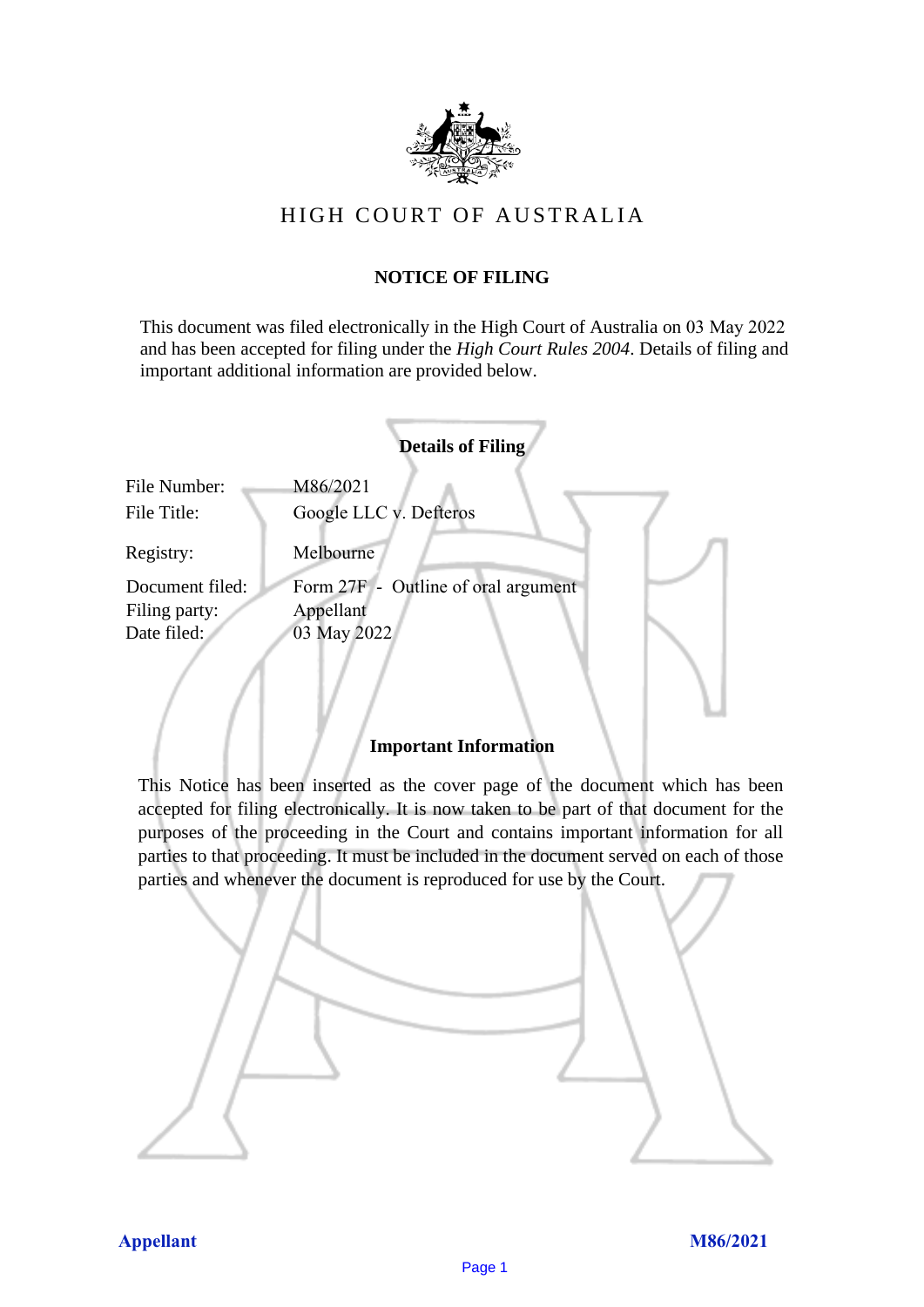M86/2021 M86/2021

BETWEEN: **Google LLC** BETWEEN: Google LLC Appellant Appellant

and and

**George Defteros** George Defteros Respondent Respondent

#### **APPELLANT'S OUTLINE OF ORAL SUBMISSIONS** APPELLANT'S OUTLINE OF ORAL SUBMISSIONS

## **Part I: Certification** Part I: Certification

This outline is in a form suitable for publication on the internet. This outline is in <sup>a</sup> form suitable for publication on the internet.

## **Part II: Outline of Propositions** Part II: Outline of Propositions

### **Ground 1 – Publication and publishers** Ground <sup>1</sup> — Publication and publishers

**1** Liability as a publisher requires an act that communicates (*"conveys to the mind of*  <sup>1</sup> Liability as <sup>a</sup> publisher requires an act that communicates ("conveys to the mind of another") the defamatory sense embodied in the defamatory matter. A person whose act does not, in and of itself, communicate the defamatory matter can still be liable as a publisher if he not, in and of itself, communicate the defamatory matter can still be liable as <sup>a</sup> publisher if he or she intentionally assists another (or others) in an act of publication with a common intention or she intentionally assists another (or others) in an act of publication with <sup>a</sup> common intention to publish: AS [27]; Rep [3]; *Webb v Bloch*; *Fairfax Media Publications v Voller.* to publish: AS [27]; Rep [3]; Webb v Bloch; Fairfax Media Publications v Voller.

2 A hyperlink is used by a person to assist that person to access the hyperlinked material; it is no part of the enterprise of the publisher of that pre-existing material. The provision of a it is no part of the enterprise of the publisher of that pre-existing material. The provision of <sup>a</sup> "mere" hyperlink to matter is not, in and of itself, an act sufficient to communicate the matter to which it links. A hyperlink only communicates that something exists or where it exists. If, to which it links. A hyperlink only communicates that something exists or where it exists. If, and when, a user chooses to click on a hyperlink, the user navigates to the webpage where the and when, <sup>a</sup> user chooses to click on <sup>a</sup> hyperlink, the user navigates to the webpage where the content is hosted. It is the operator of the webpage who communicates the content to the user: AS [26], [28]-[29], [31]-[33]; Rep [2]-[4]; *Crookes v Newton; Google Inc v Duffy*; *Fairfax*  AS [26], [28]-[29], [31]-[33]; Rep [2]-[4]; Crookes v Newton; Google Inc v Duffy; Fairfax *Media Publications v Voller*. Media Publications v Voller. **INTHE HIGH COURT OF AUSTRALIA**<br>
MELBOURNE REGISTRY<br> **APPELITATIVE CONTO AUSTRALIA**<br> **APPELITATIVE CONSULS ASSESS (SECULATIVE CONSULS)**<br> **APPELITATIVE CONSULS ASSESS (SECULATIVE CONSULS)**<br> **APPELITATIVE CONSULS ASSESS (SE** 

**3** Further, or alternatively, publication must be voluntary. An act in the process of 3 Further, or alternatively, publication must be voluntary. An act in the process of publication which is merely "passive" (eg the act of a cashier in a bookstore, a courier or postal publication which is merely "passive" (eg the act of a cashier in a bookstore, a courier or postal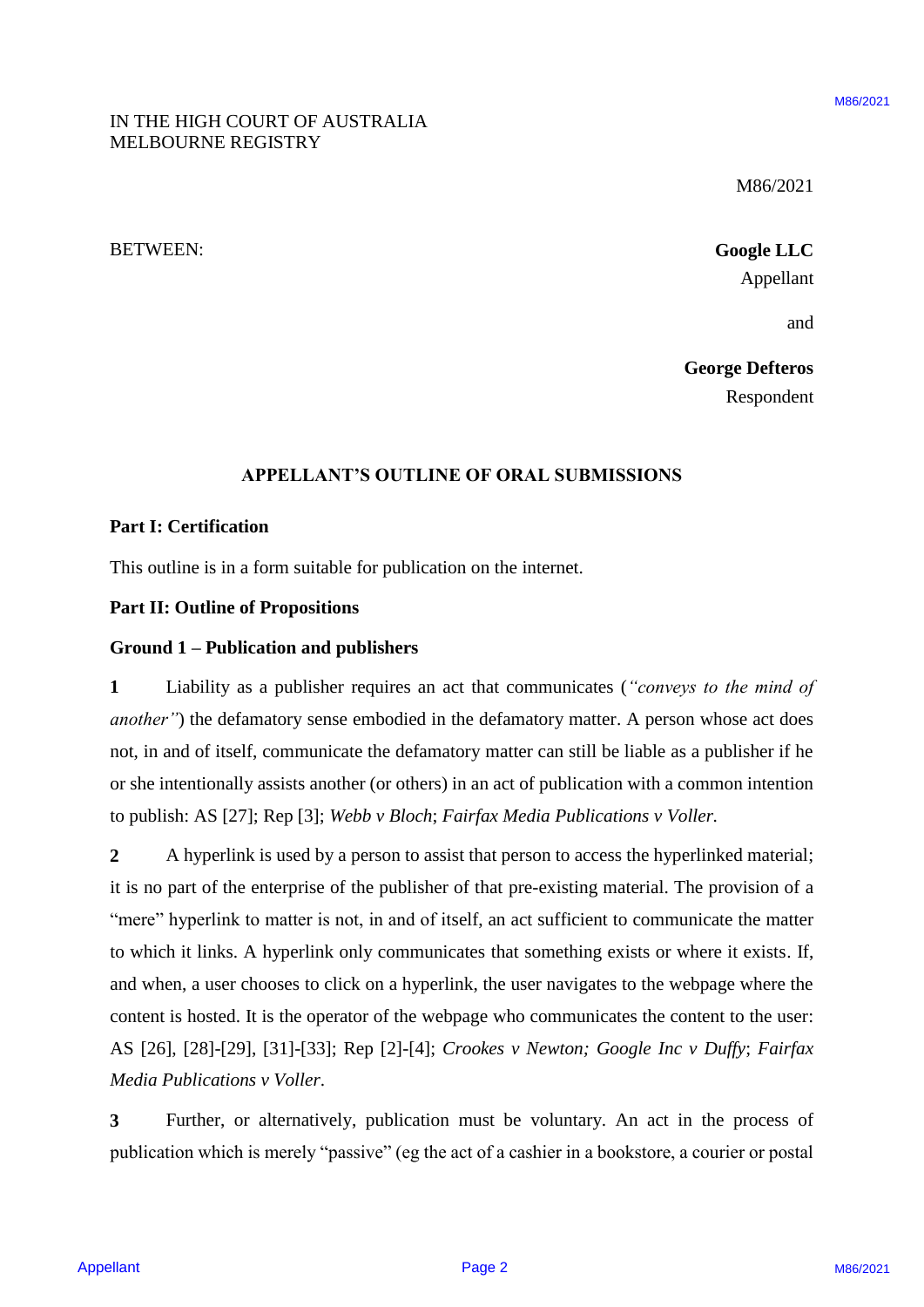worker or a telephone company) does not manifest an intention to participate in the process of worker or <sup>a</sup> telephone company) does not manifest an intention to participate in the process of publication: AS [30]; *Fairfax Media Publications v Voller.* publication: AS [30]; Fairfax Media Publications v Voller.

**4** Google merely provides a search engine which facilitates user-initiated and designed 4 Google merely provides a search engine which facilitates user-initiated and designed searches. The user enters a search query, selects a particular search result of interest and clicks searches. The user enters <sup>a</sup> search query, selects <sup>a</sup> particular search result of interest and clicks on the hyperlink within it to navigate to a third-party webpage. Google does not, and cannot, on the hyperlink within it to navigate to <sup>a</sup> third-party webpage. Google does not, and cannot, control the content of a changeable third-party webpage: AS [27], [29]-[30]. control the content of <sup>a</sup> changeable third-party webpage: AS [27], [29]-[30].

#### **Ground 3 – Common law defence of qualified privilege** Ground 3 — Common law defence of qualified privilege

**5** Google's search engine provides an indispensable means by which users can locate 5Google's search engine provides an indispensable means by which users can locate information of interest to them on the internet. The publication of search results which respond information of interest to them on the internet. The publication of search results which respond to the search query entered by a user (and of defamatory matter which the user chooses to view to the search query entered by a user (and of defamatory matter which the user chooses to view by clicking on the hyperlink within a particular search result) will in every case be an occasion by clicking on the hyperlink within a particular search result) will in every case be an occasion that should be protected for the common convenience and welfare of society: AS [42]-[43]; Rep that should be protected for the common convenience and welfare of society: AS [42]-[43]; Rep [8]; *Bashford v Information Australia (Newsletters); Crookes v Newton*. [8]; Bashford v Information Australia (Newsletters); Crookes v Newton. worker or a telephora company) does not manifest an intension to participate in the process of<br>
4 in Google tenchy angles, a firedale Publicusium, Y violier.<br>
4 in Google tenchy provides a search empire which are interest

**6** In this case, a substantial proportion of those users to whom the Underworld article (itself held to be concerned with matters of considerable public interest) was published had a (itself held to be concerned with matters of considerable public interest) was published had <sup>a</sup> legitimate interest in it: AS [10], [23], [41]. legitimate interest in it: AS [10], [23], [41].

**7** If Google is required to prevent defamatory matter from being published to users of its search engine because not all users have a sufficient interest in it then, those who do have the search engine because not all users have <sup>a</sup> sufficient interest in it then, those who do have the necessary interest will be unable to locate it. Such a result does not advance the common necessary interest will be unable to locate it. Such a result does not advance the common convenience and welfare of society: AS [41]; Rep [9]. The evidence concerning Google's convenience and welfare of society: AS [41]; Rep [9]. The evidence concerning Google's mission, objective and commercial interest was sufficient to establish the requisite reciprocity mission, objective and commercial interest was sufficient to establish the requisite reciprocity of interest for the purposes of the common law defence of qualified privilege: AS [43]. of interest for the purposes of the common law defence of qualified privilege: AS [43].

#### **Ground 4 – Statutory defence of qualified privilege, s 30 of the Act** Ground 4 —Statutory defence of qualified privilege, <sup>s</sup> 30 of the Act

**8** The statutory defence of qualified privilege is wider than the common law defence and extends to any matter of genuine or "apparent" interest: AS [45]. It is available to a defendant who acted reasonably in publishing, as Google did: AS [22]. who acted reasonably in publishing, as Google did: AS [22].

**9** The facts of this case established the requisite interest. Users specifically sought 9 The facts of this case established the requisite interest. Users specifically sought information about "george defteros" and decided to click on the hyperlink in the Search Result information about "george defteros" and decided to click on the hyperlink in the Search Result in order to read the Underworld article, which concerned a matter that was and remains a subject in order to read the Underworld article, which concerned amatter that was and remains a subject of considerable public interest and was published by a reputable news source: AS [46]; Rep [10]. Also, these circumstances and the decision of Google's representative, Ms Ahn, [10]. Also, these circumstances and the decision of Google's representative, Ms Ahn,